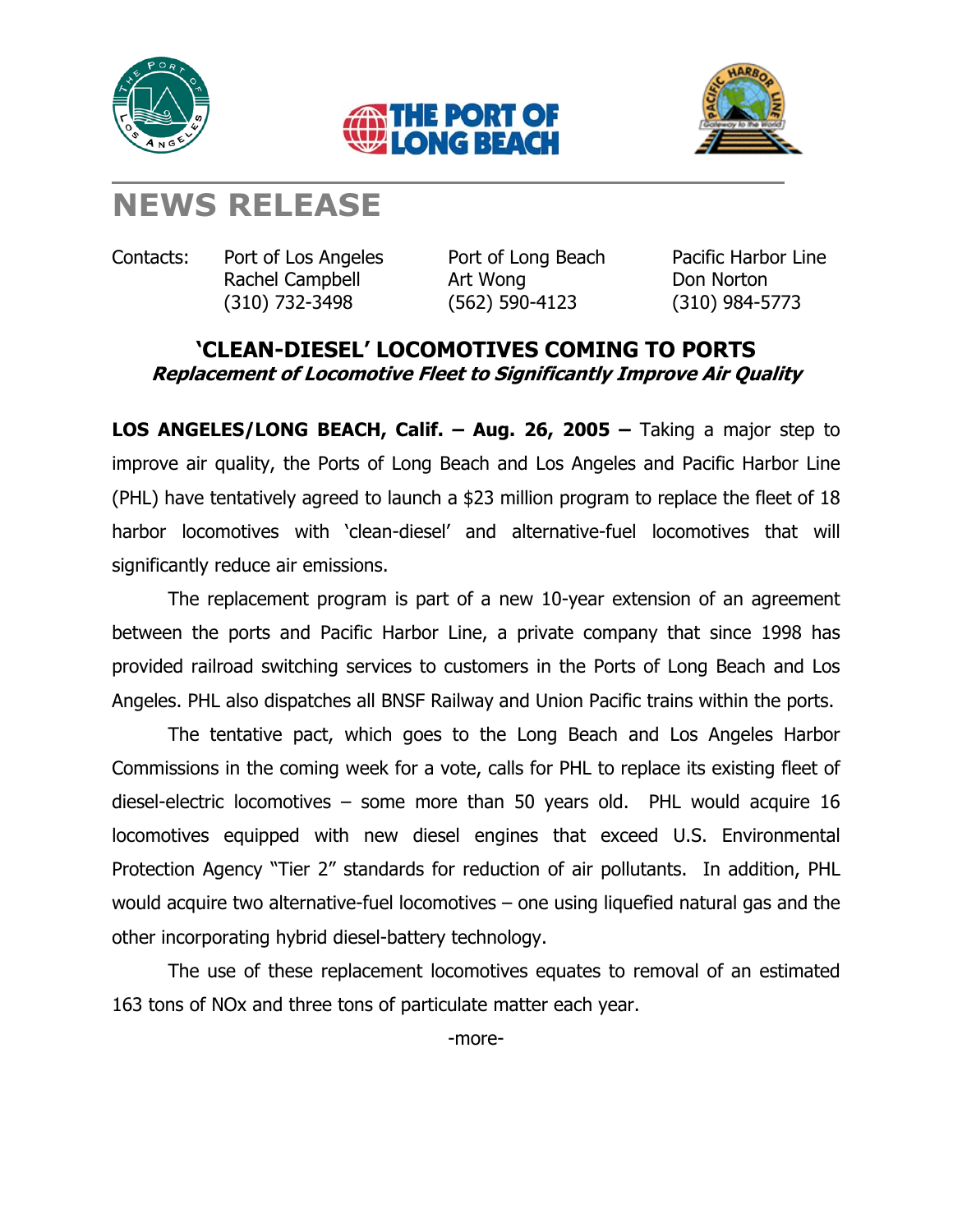## **Clean Locomotives at Ports of LA/LB 2-2-2**

"Switching out these older locomotives with newer ones will result in a 53% reduction in NOx emissions and a 45% reduction in particulate matter emissions per locomotive," added Port of Los Angeles Interim Executive Director Bruce E. Seaton. "This agreement is another step toward implementation of our No Net Increase program to reduce Port-related emission sources adjacent to our communities."

"We are looking at all areas of port operations to see what we can do to improve air quality," said Port of Long Beach Executive Director Richard Steinke. "The agreement with PHL is a great example of the two ports and private industry working together to find solutions that benefit everyone."

PHL President Andrew Fox noted, "These new locomotives continue our efforts to enhance air quality, while improving the movement and reliability of shipments to and from the busiest ports in America." According to Fox, "With this voluntary step, PHL's locomotive fleet will have the lowest average emissions profile of any railroad in the United States."

Under the tentative accord, the ports will each pay as much as \$5 million toward the estimated \$23 million cost to replace the PHL locomotive fleet, with the balance coming from PHL and a \$3.2 million AQMD Carl Moyer grant.

The agreement also includes a broad package of air quality improvement measures.

The accord provides incentives for PHL to not block street crossings for more than 10 minutes. The locomotives will be equipped with automatic shut-down devices if the engines idle for more than 15 minutes.

PHL will use cleaner-burning emulsified diesel fuel in its new diesel locomotives. In addition, the existing fleet of older locomotives also will use emulsified diesel fuel during the transition period, thus yielding immediate air quality benefits.

In addition to the test on the alternative-fuel locomotives, PHL will be testing diesel oxidation catalysts (exhaust cleanup devices) on the locomotives. If they prove effective, PHL will use them on all locomotives.